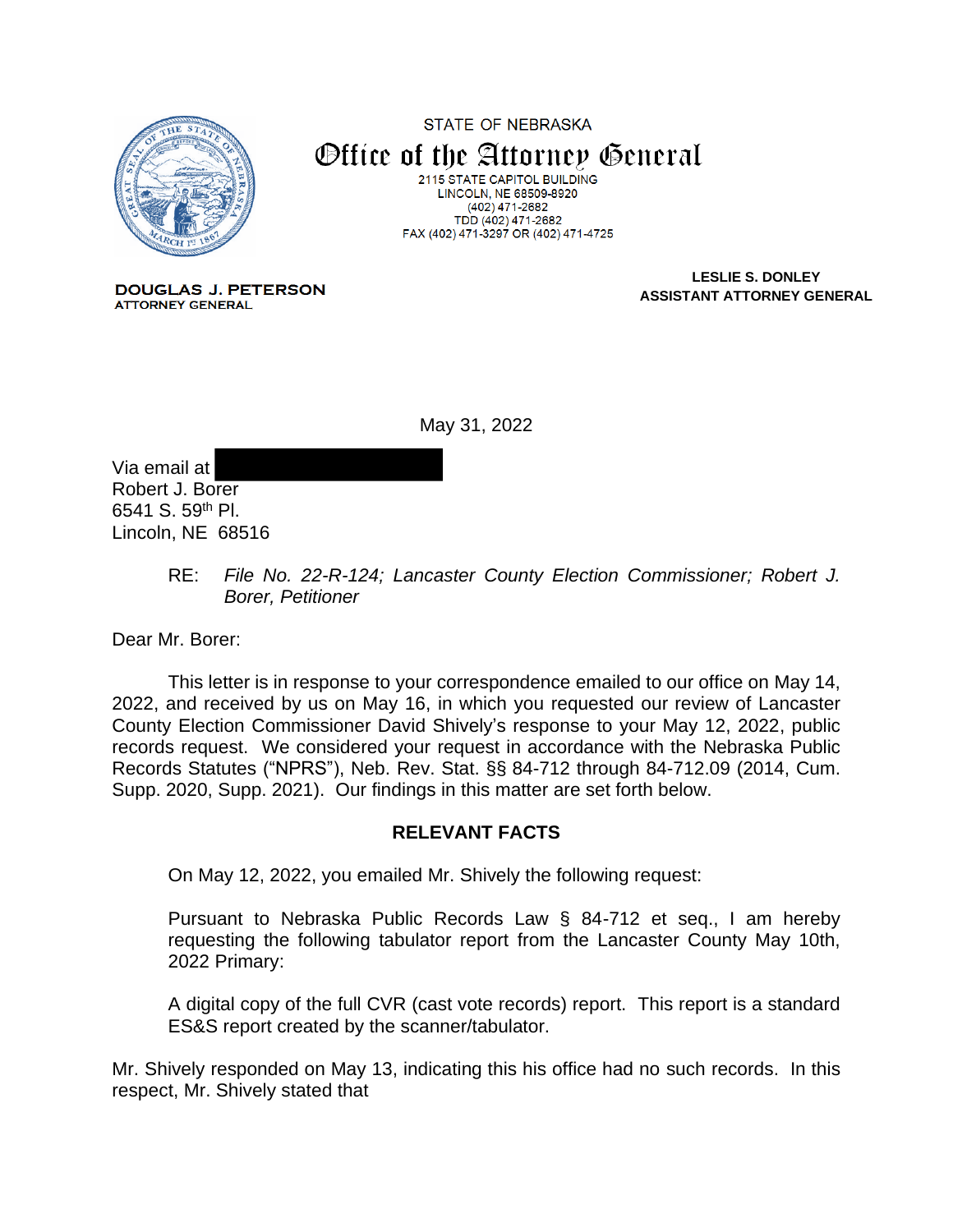Robert J. Borer May 31, 2022 Page 2

> [t]o the extent your email asks for the creation of records that do not exist, Neb. Rev. Stat. § 84-712 does not require a public agency to review documents and create abstracts or other lists, to answer questions, or to create documents which do not otherwise exist. Op. Att'y Gen. No. 94092 (November 22, 1994); Op. Att'y Gen. No. 94035 (May 11, 1994); Op. Att'y Gen. No. 87104 (October 27, 1987).

You assert that Mr. Shively's claims that he has no CVR report in his custody does not make it true. You state that "[t]he fact that he doesn't know how to search for and export the CVR Report from the scanner/tabulator doesn't mean the report doesn't exist."

## **ANALYSIS**

Under § 84-712, Nebraska citizens and other interested persons have the right in Nebraska the right to examine public records in the possession of public agencies during normal agency business hours, to make memoranda and abstracts from those records, and to obtain copies of records in certain circumstances. Under § 84-712(3)(a), "copies may be obtained in any form designated by the requester in which the public record is maintained or produced, including, but not limited to, printouts, electronic data, discs, tapes, and photocopies." Section 84-712(3)(e) does not "require a public body or custodian of a public record to produce or generate any public record in a new or different form or format modified from that of the original public record."

In our disposition letter to you dated April 23, 2021, we concluded that you had not been denied access to public records based on representations from the Lincoln Lancaster County Health Department that it had no records responsive to your public records request. We discussed previous enforcement files where, based on the Attorney General opinions referenced above, we found that the public body involved was not required under  $\S$  84-712 to create records that did not otherwise exist.<sup>1</sup> We also pointed out to you that "'absent contrary evidence, public officers are presumed to faithfully perform their official duties.' *Thomas v. Peterson*, 307 Neb. 89, 98, 948 N.W.2d 698, 706 (2020)." Disposition Letter to *Consolidated File No. 21-R-109; Lincoln-Lancaster County Health Department; Robert J. Borer, Petitioner and City of Lincoln, Mayor Leirion Gaylor Baird; Robert J. Borer, Petitioner*, at 3-4.

Our conclusion with respect to this matter is no different. Mr. Shively represented to you that his office does not have the requested CVR report. Mr. Shively is not required to create a CVR report in response to a request made pursuant to § 84-712. Your insinuations that Mr. Shively does not have the knowledge to search for and export the report does not obviate the fact that § 84-712 does not require him to create a report his office otherwise does not have.

<sup>1</sup> *File No. 18-R-122; Nebraska State Patrol; Annita Lucchesi, Petitioner* (July 25, 2018); *File No. 19- R-117; Department of Health and Human Services; Alec Ferretti, Petitioner* (June 20, 2019).